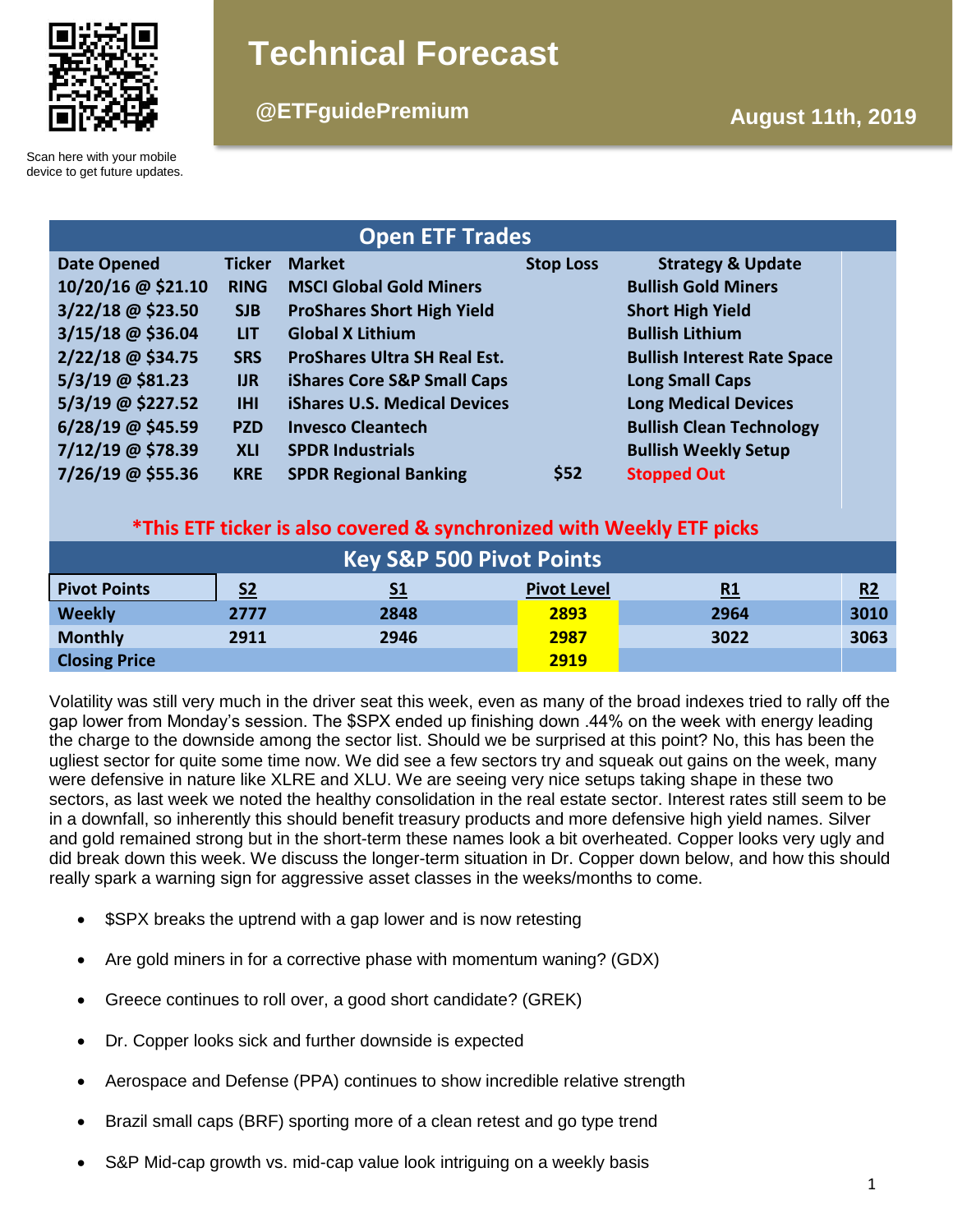#### **How to Trade it:**

Last week we were sitting on the uptrend line seen below for the \$SPX. Monday opened up and we immediately gapped lower and pushed lower. The market tried to rally it back toward the end of the week but the reality of the situation is that this trend line is going to be a hindrance as we trade back into it on a retest. This trendline resistance sits right near 2,930 and should be used as a key inflection point as we traded into this week both to the topside and the downside. Because price broke down early in the week, momentum is the next clue we want to be leaning on. The story does not seem to become much easier as RSI did reach oversold and the PPO is now down below zero. It is trying to cross up above zero but we will need a strong thrust this week to get that done. 2,850 looks to be solid closing support for the time being on the \$SPX so do not be afraid to trade shortterm vs. this inflection point.



A worrisome chart is HYG:IEF as this relative ratio dating back four years is looking very susceptible to cracks. High yield credit breaking down vs. treasury credit is not something we see in strong market environments. If this level can not hold it together, look out below for the equity market.

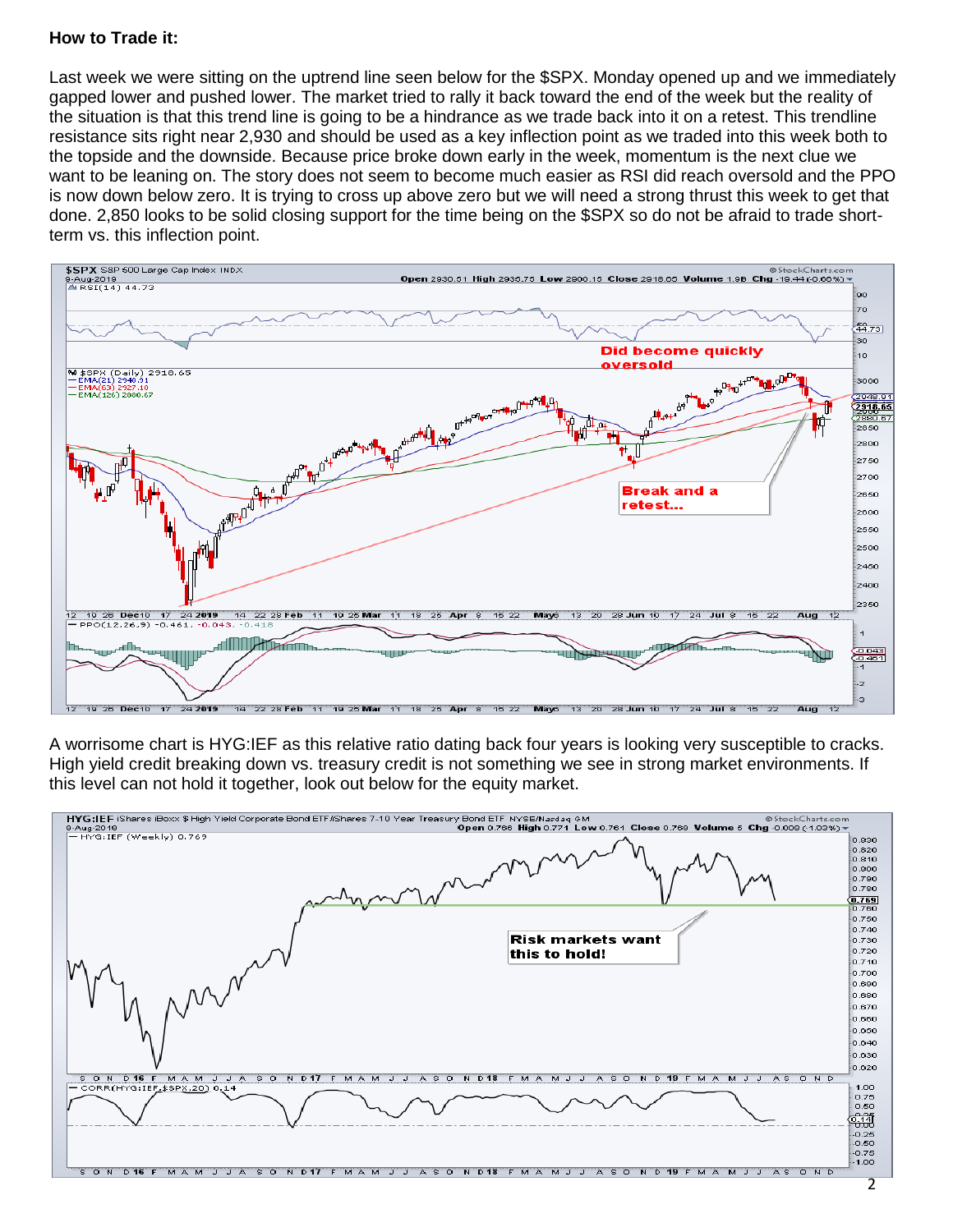#### **Gold Miners (GDX)**

Gold miners have traded very well over he last couple of months. We are starting to see the third major high set in however, that is paried with three lower highs in momentum. This is divergence that we need to pay attention to. It could certainly lead to consolidation, but many holding from the lows in May, could certainly feel the need to exit their position. The trend is strong but new entries should be cautious up here.



#### **Greece (GREK)**

Greece has been trying to hold up as an emerging market but has recently gapped lower on the charts and has not looked back. There looks to be resistance up here near \$10, and the PPO indicator is on the brink of crossing over to the downside. The positive situation here is that GREK has actually showed solid relative strength vs. \$SPX over 2019.

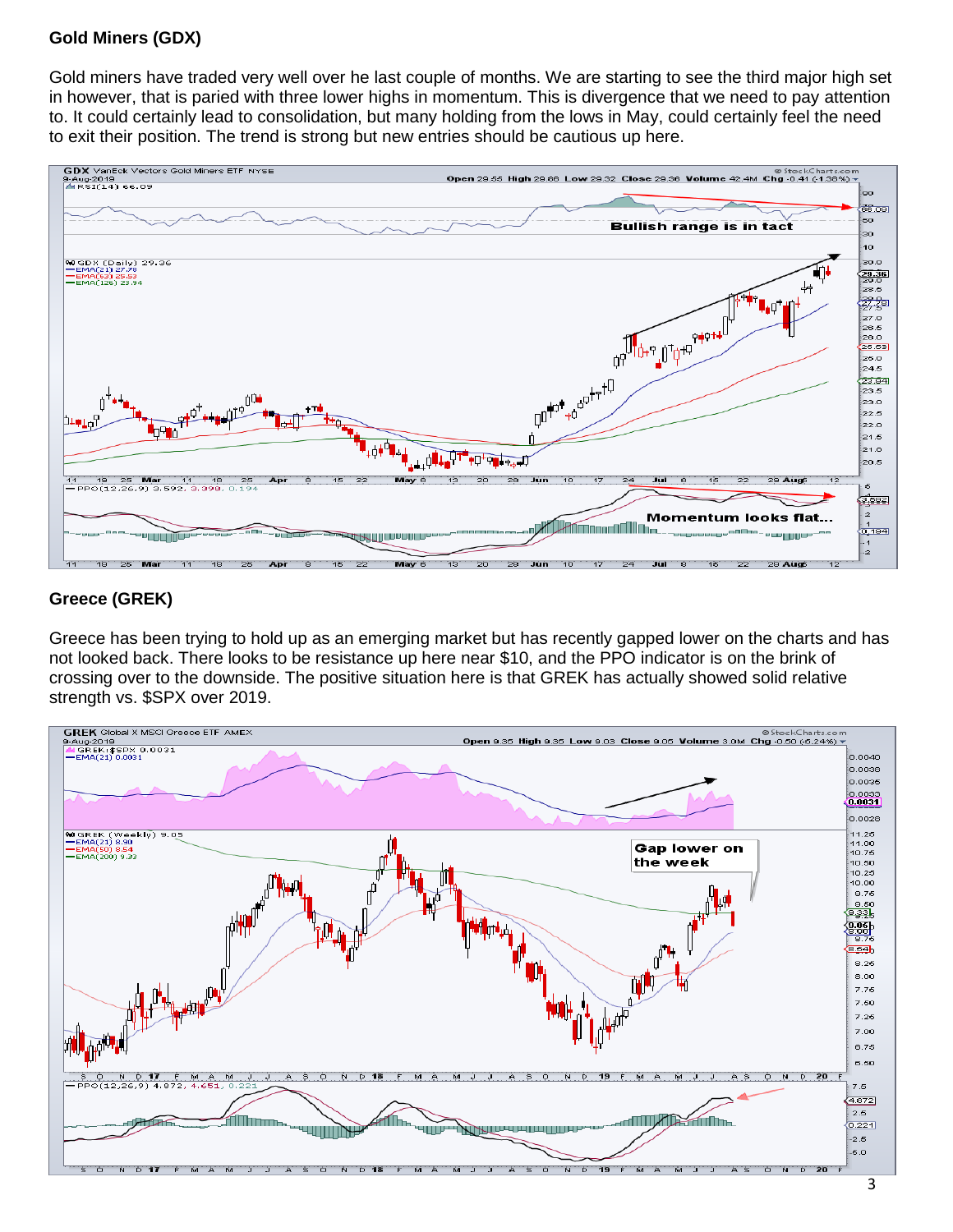# **Copper (\$Copper)**

This may be the biggest situation in terms of health for the broad market. Copper is looking more and more like it is rolling over and breaking down from a head and shoulders top. This suggest a move down near the lower \$2.00 level and very much a risk off situation on an absolute basis. Momentum looks terrible and if this does truly continue to trend lower, it could spell trouble for the world and domestic markets.



#### **Aerospace and Defense (PPA)**

An industry that has held up extremely well is the Aerospace and Defense ETF PPA. The trend has breached the 63 day EMA in red only once since trading above it in January, and we saw an immediate pop right back to highs. RSI did not hit oversold conditions, showing that momentum is in a bullish trading range. PPO is looking to curl and cross up just as it centers itself around the zero line.

![](_page_3_Figure_5.jpeg)